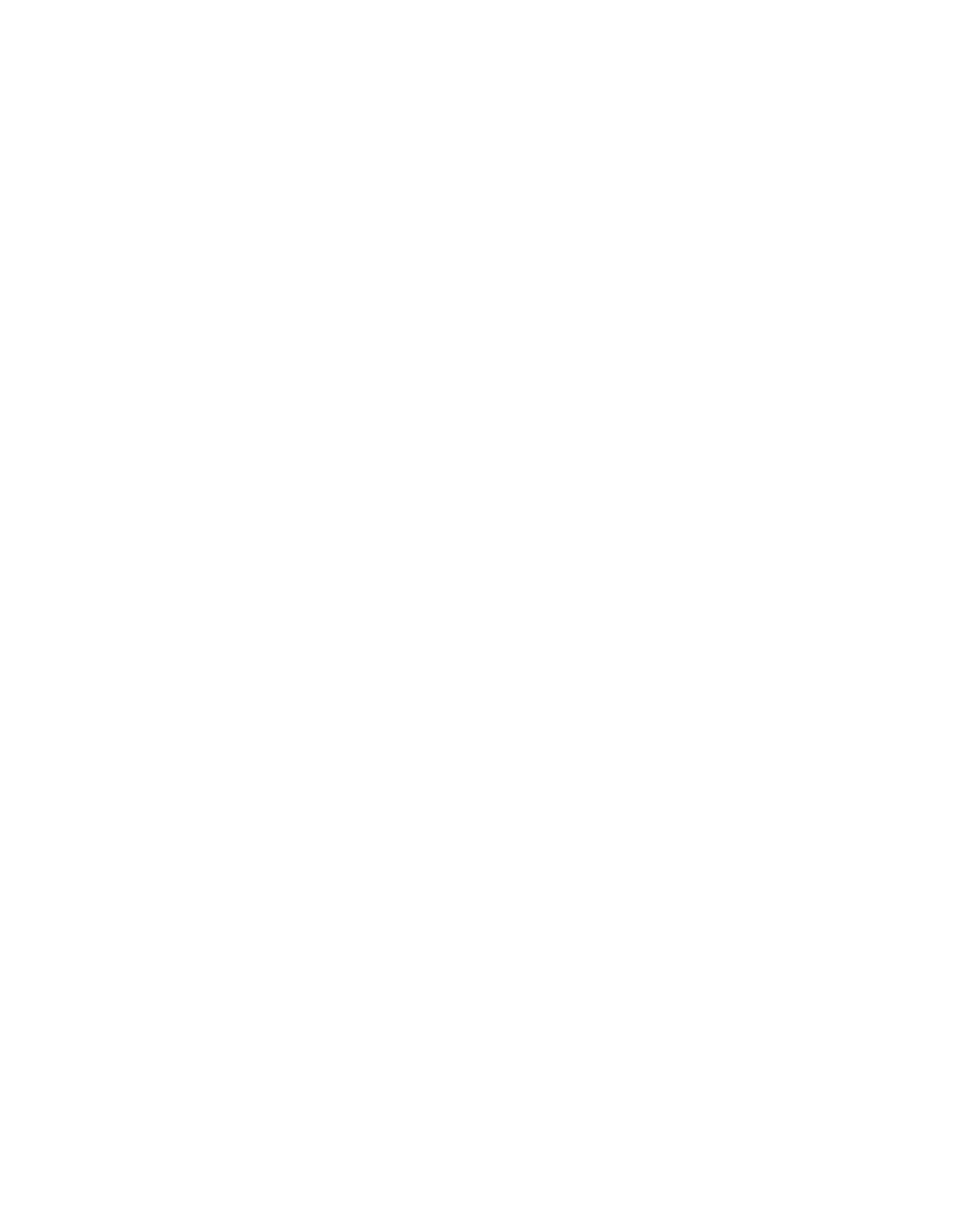## **Learning in agriculture: Building social capital in island communities**

#### **Abstract**

Social capital helps communities respond positively to change. Research in agricultural businesses and into managing change through learning in communities, has highlighted the importance of relationships between people and the formal and informal infrastructure of communities to the quality of outcomes experienced by communities, businesses and individuals. Communities can be geographic communities - the data drawn on in this paper is from an island community, for example - or communities-of-common-purpose, such as agricultural organisations. In this paper we review research into managing change through learning and social capital, present a model of the simultaneous building and use of social capital and explore the ways in which learning as part of an agricultural community can be used to bring benefits to geographic communities such as islands.

The model presented in this paper stems from studies of the informal learning process that builds resilient communities. It conceptualises the way in which social capital is used and built in interactions between individuals. There are two stages to the model. The first stage depicts social capital at the micro level of one -on-one interactions where it is built and used. The second stage of the model is about the interrelationship of micro level social capital processes with the community and societal level social capital resources.

#### **Managing change through learning**

The power of social capital to improve outcomes for individuals, communities, regions and nations in the developing and developed wo rld has attracted considerable interest in recent times. Social capital is most simply defined as the norms and networks that enable people to act collectively (Woolcock & Narayan, 2000). It is a set of resources that resides in the relationships among people and allows them to share their knowledge and skills, or human capital. Research into managing change through learning in communities and agricultural businesses, has highlighted the importance of relationships between people and the formal and informal infrastructure of communities to the quality of outcomes experienced by communities, businesses and individuals.

Island communities provide an ideal setting for the study of social capital. Their interactional infrastructure is readily isolated for stud y. 'Bridging ties' or networks that extend beyond the boundaries of communities, are more easily delineated in the case of an island community from 'bonding ties' (Gittell & Vidal, 1998), which are those that operate within the community. In the case of other geographic communities or communities-of-commonpurpose, these ties are more difficult to delineate because community boundaries are less clear and less well identified in the data by interviewees, which is the case in the research discussed in this paper. The model of social capital forwarded in this paper was developed on an island from research data collected on that same island, Tasmania, Australia. The island experience has therefore enabled the authors to focus on the distinction between bonding and bridging ties or networks. These links have the power to influence whether communities survive and thrive in a rapidly changing global economy.

Rural communities are heavily reliant on agriculture. They have had to adjust as agriculture has been increasingly mechanised and commodity prices have been in long -term decline. In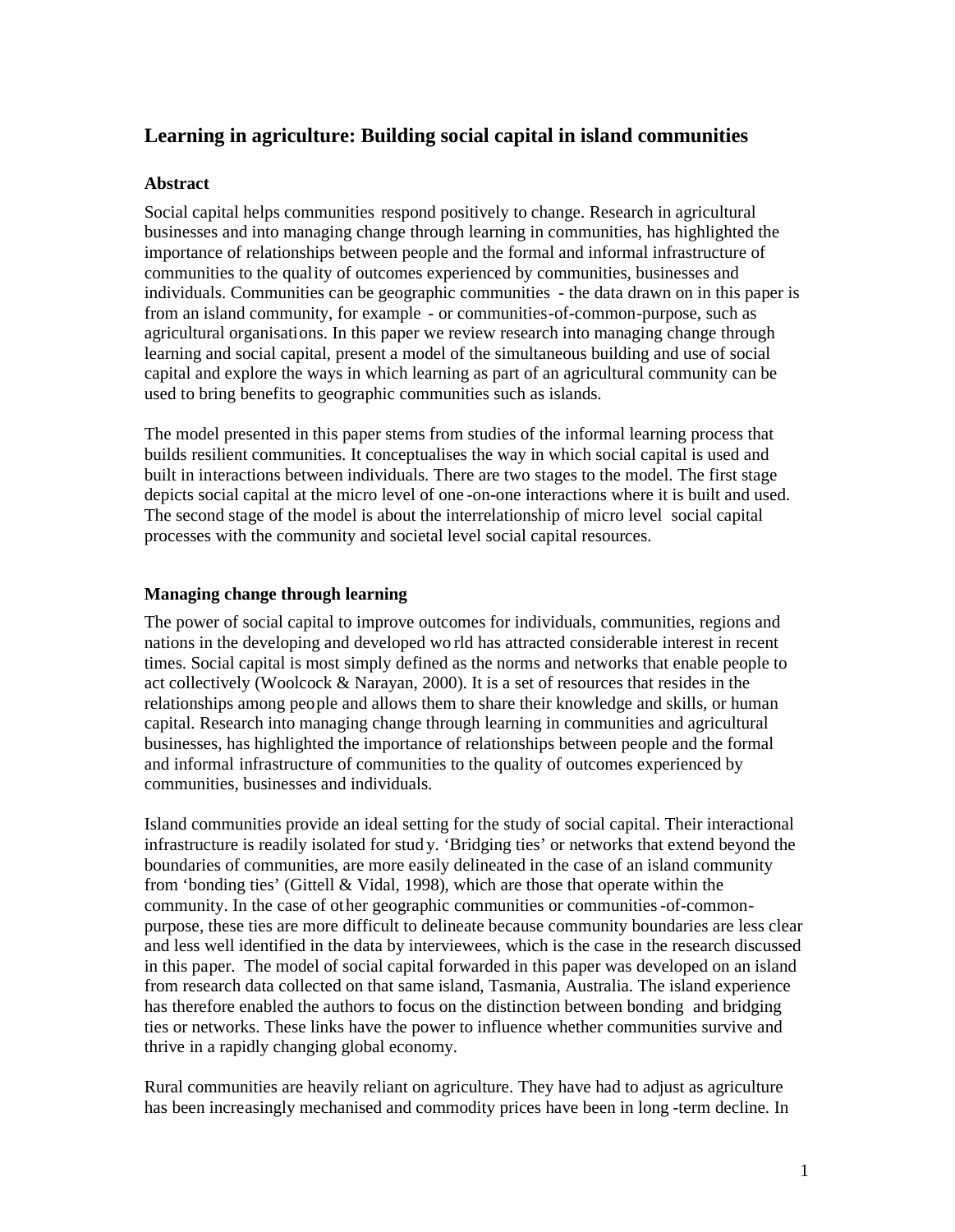recent years, the ability to manage and respond to social, economic and environmental pressures has depended on the capacity of people and communities in rural and regional areas – on "the ability, organisation, attitudes, skills and resources that communities have to improve their economic and social situation" (Cavaye, 1999, p. 1).

For farmers, adjustment means adopting new practices, not only technical, but new ways of managing finances, natural resources and markets. This highlights the role of learning in rural adjustment and development. In Australia, agricultural organisations and government have recognised the benefits of providing effective learning opportunities for farmer s by developing a learning and training culture and subsidies for learning management skills, including rural leadership training (National Farmers' Federation, 1993). Learning by farmers to manage change in their own farm businesses can be expected to ben efit those businesses, but to what extent, if any, are there 'spin offs' for the wider rural community, including the other farm businesses that make up the industry?

Learning assists people to receive, decode and understand information, and hence make b etter decisions. Learning can also make businesses aware of a greater range of possible new practices. In short, learning assists businesses to make successful changes to their practice (Kilpatrick, 2000).

A constructivist view of learning holds that exp loring others' values and attitudes assists in changing one's own values and attitudes (Kilpatrick, Bell & Falk, 1999). Most management changes in farm businesses make use of several learning sources. Experts and other farmers, and training activities are frequently used as learning sources for change, and more than one member of the farm management team is involved in almost all of the learning -for-change processes (Kilpatrick *et al.*, 1999). Learning that takes place in groups or communities plays an important role in modifying farmers' values by increasing their otherwise limited opportunities for interactive learning. The opportunity to alter values and attitudes in these ways increases the probability of a change to practice (Kilpatrick, 2000). Participa tion in organised education and training assists in the establishment of learning and support networks which are crucial in implementing change. In short, agriculture does not take place in a social or cultural vacuum. It is a social activity.

Networking among organisations, processors and farmer participants in a dairy supply chain in New Zealand facilitated the construction of knowledge by all those in the chain. The network's operation was facilitated by a 'place' to interact, for example a discussion group or a demonstration farm (Paine *et al.*, 2000). Rural development in the United States is fostered by organisations which serve as networks for information exchange and facilitate cooperation among producers, processors, transporters and marketers (Ga lston & Baehler, 1995). Mills and Winter (in Cerf *et al.*, 2001) compare two institutional frameworks in British agriculture and show the greater effectiveness of locally -based, decentralised networked institutions with local involvement.

Farmers' use of multiple sources of information and support when making changes to their practices highlights the role of a diversity of networks and the quality of information and support they provide to farmers. Networks are social capital resources that are drawn upon in learning to manage change. The isolation experienced by many living and working in island communities, reduces the opportunity to build information and support networks. The New Zealand and British examples illustrate the role of the interactional infra structure in the learning process. The interactional infrastructure can facilitate not only use of social capital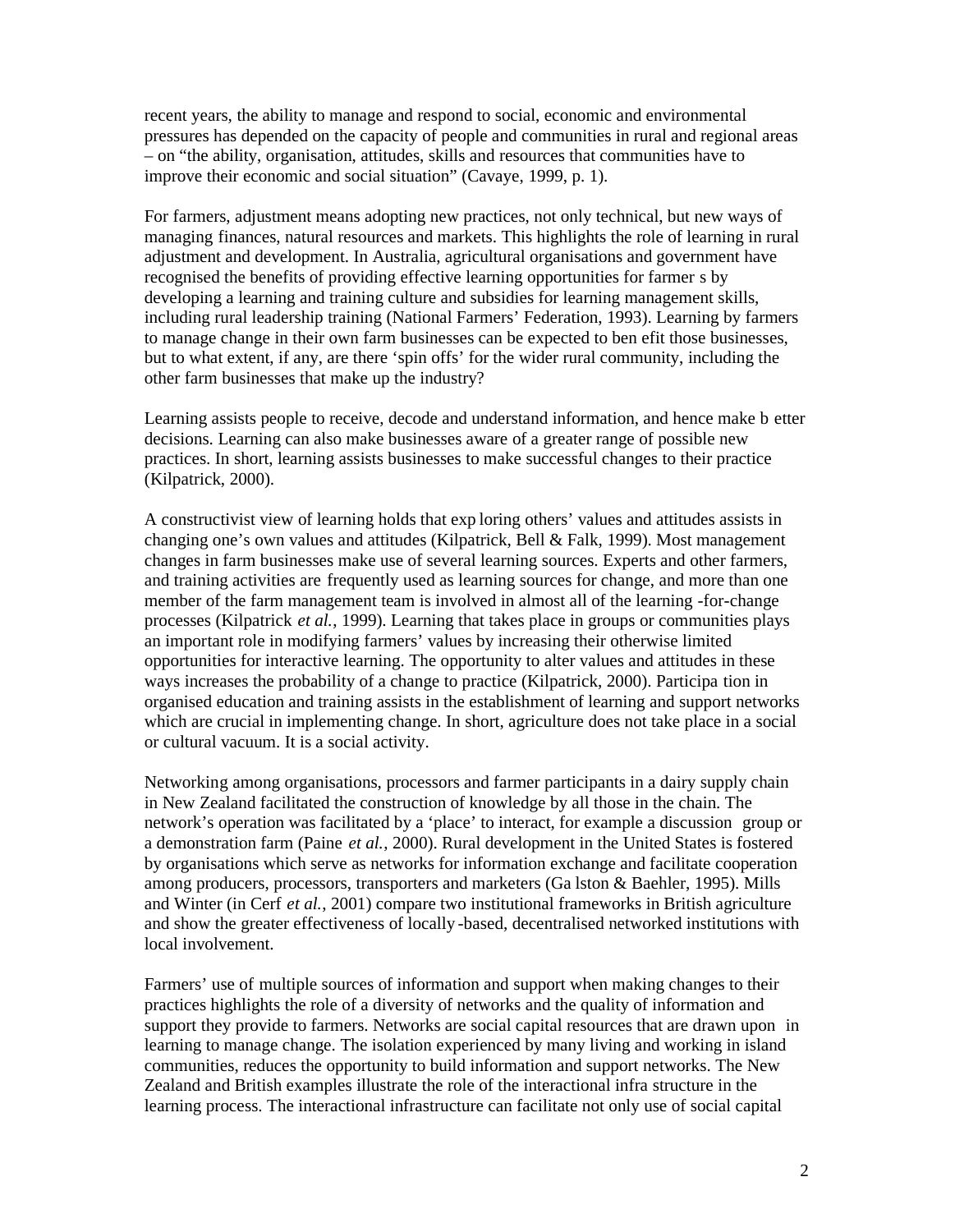resources, but also the building of social capital resources. We return to the discussion of how social capital is built and used in agricultu re and rural communities after reviewing research related to social capital.

### **Social capital**

There is a rapidly expanding body of research into social capital, which examines outcomes for families, communities, regions and nations. This research commonly at tempts to establish a link between the quality of the outcomes and the networks and norms that can be observed within the family, community, region or nation being studied. Examples include Putnam's (1993) study of regions in Italy and Narayan and Pritchet t's (1996) study of families in rural Africa. These studies have informed attempts at theoretical synthesis of how social capital works at family, community, regional and national levels and efforts to define just what it is, such as Woolcock (1998). It is clear from this work that networks and norms that allow people to act collectively are significant components of social capital. Community social infrastructure, in particular organisation structures, rules and procedures, opportunities for meeting, and human infrastructure, influences the effectiveness and efficiency of networks and associated norms.

Communities with moderate to high levels of social infrastructure (or social networks) are more likely to have successful locally initiated economic develo pment projects than those without. Social infrastructure or networks that are inclusive of people from diverse groups and backgrounds within the community (Flora, 1998), and that extend beyond the boundaries of the community, add to the capacity of a commu nity by increasing the range of knowledge, skills and expertise available to it. Social capital evolves in groups coming together to manage natural resources. Mature groups use external networks to achieve higher level aims (Pretty & Ward, 2001). Local partnerships have the capacity to speak on behalf of the community to influence policies at higher levels, thus providing access to vertical external networks or linking ties. Dense bonding ties, or horizontal, internal networks, combined with the absence of bridging ties (external links) tend to have a negative effect on social capability, and are associated with ghettos and gangs (Knack & Keefer, 1997). This is the 'dark side' of social capital referred to by Putnam (2000).

Norms, unwritten rules of behaviour that obviate the need for formal rules and sanctions and help to predict the behaviour of others, were identified by Putnam (1993) as a central part of social capital. We have already noted that a change to behaviour can only occur after values and attitudes have been tested and changed through learning interactions that help shape attitudes, values and norms, and can play a major role in the process of sharing attitudes, values and norms. Norms and values that accept diversity and include some shared n orms and values allow for inclusiveness and indicate willingness to entertain new ideas and to accept change (Flora, Flora & Wade, 1996).

An expectation within a community of regular, honest and cooperative behaviour based on commonly shared norms develops trust (Fukuyama, 1995). Trust has a significant positive impact on economic activity, largely attributable to lower transactions costs (Knack & Keefer, 1997). The development of trust among the members of a group or community has been identified as a prerequisite for commitment and action on behalf of the community (Kilpatrick, Bell & Falk, 1999). Identification with the collective fosters a commitment to the collective and a willingness to act for its benefit. Identification and commitment are built ove r time.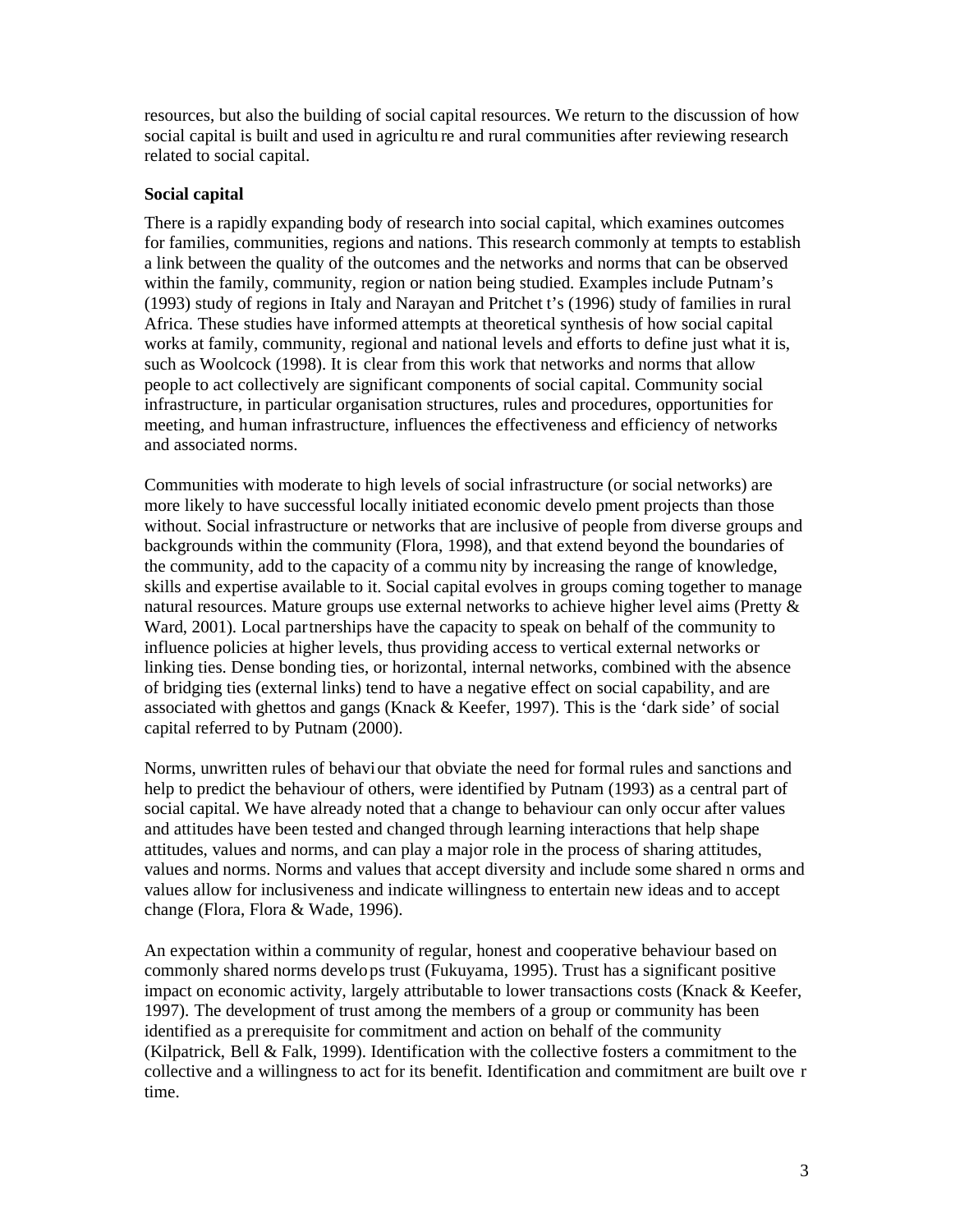A community that is able to develop a shared vision of its future, and how it could achieve this vision, shows a capability to manage change (Bandura, 1997). Those visions and future directions that are more successful will take into account the h istory of the community. Communities with a shared vision that has chronological continuity and community connection are able to achieve superior outcomes (Falk, Golding & Balatti, 2000).

Interactions between network members are more effective if there a re commonly understood procedures, rules or precedents to guide interaction. Skills such as communication, organisation, decision-making, problem-solving and conflict resolution are part of a community's capacity to work together (Geddes, 1998). The capaci ty of social groups to act in their collective interest depends on the quality of the formal institutions under which they operate (Woolcock & Narayan, 2000). Formal rules that constrain government and others in positions of power from acting arbitrarily f oster trust and cooperative norms (Knack & Keefer, 1997). Communication sites assist in developing shared norms, values, visions and a community identity. Effective community leadership represents the interests of all stakeholders, encouraging them to work together to achieve the shared vision and strategic directions of the community; it is thus very different from corporate leadership which depends on "vertical lines of power and control" (Garlick, 1999).

Individuals or organisations can act as focal po ints for interaction between community and external organisations. These brokers 'speak the language' and understand the norms and values of the community as well as the norms and values of external organisations and are conduits into a community for new i deas. Industry and public organisations, including local government, and educational institutions can perform a brokerage role (Falk, 2000). In Australia, brokers negotiated with training providers to meet identified farmer training needs and linked Landcare groups to networks, and to funding agencies (Curtis & Van Nouhuys, 1999). In the Andes, community sustainability stemmed from the brokerage role of new residents who had networks to access financial and technological resources and markets (Bebbington, 1999). The importance of continuity of staff and programs in rural communities is noted by Geddes (1998) in Europe and CRLRA (2000) in Australia. Programs should build on the physical and human infrastructure already present in communities (including netw orks and skills), and take account of the history of the community when setting future directions.

This review indicates that the elements of social capital that can be used to improve outcomes for individuals and communities are networks (internal and e xternal to the community), appropriate norms that generate trust, shared visions, appropriate organisational structures, rules and procedures and human infrastructure (self -confidence, leadership and social brokers). Social capital is built as norms and va lues are compared and shared, and trust developed. Participation in interactions and activities with community members has the potential to develop shared values and trust. Interaction can also develop individuals' self confidence, leadership capabilities and shared visions. Networks are formed and maintained through interaction. The effectiveness of interactions will be shaped by the context in which they take place, including the interactional infrastructure.

#### **CRLRA model of social capital building and upt ake**

We now explain the Centre for Research and Learning in Regional Australia (CRLRA) social capital model, which has been derived from extensive research (Falk & Kilpatrick, 2000). There are two stages to the model. The first stage depicts social capital at the micro level of one-on-one interactions where it is built and used. The second stage is about the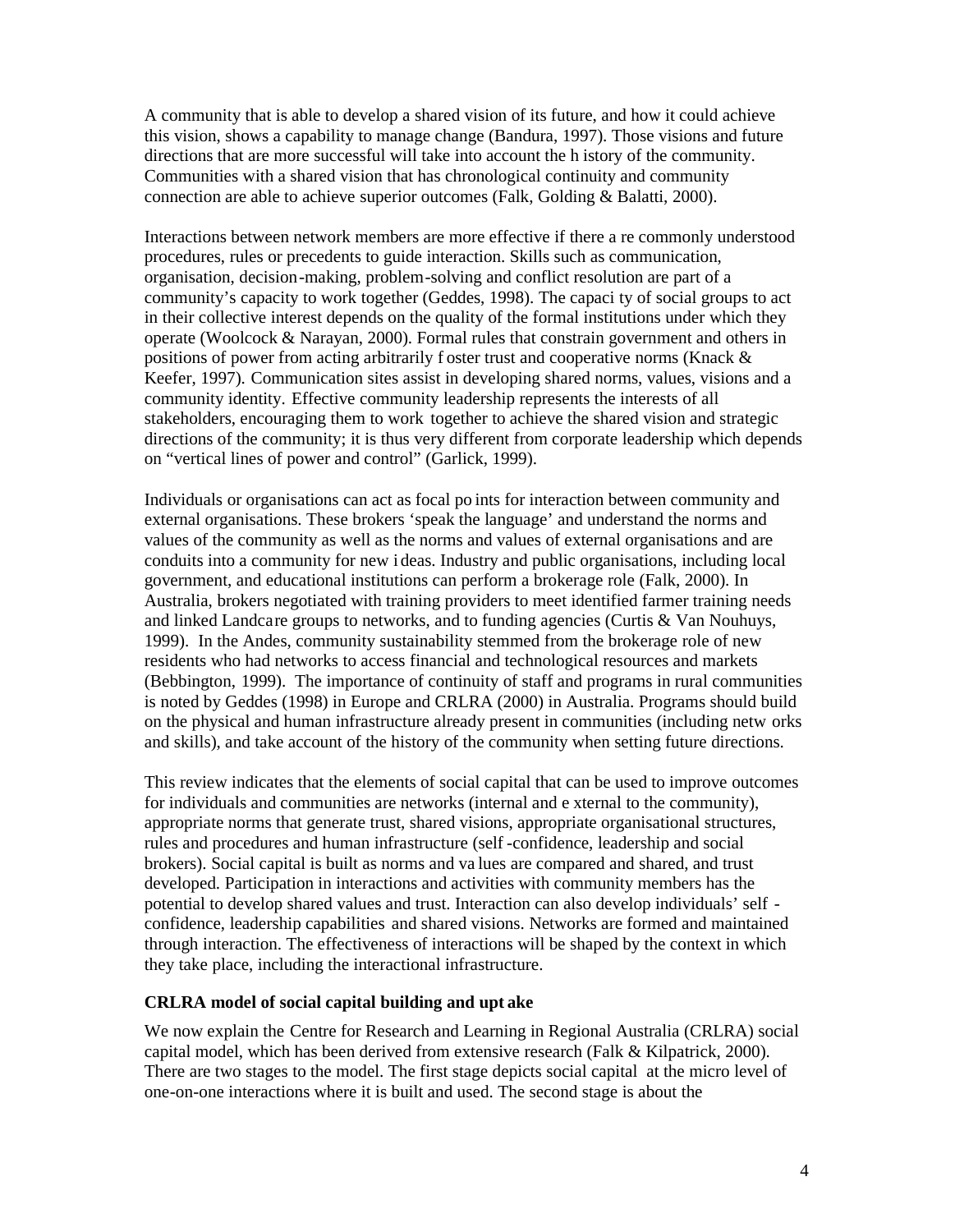interrelationship of micro level social capital processes with the community and societal level social capital resources.

#### *Stage 1: Interactions between individuals build and use social capital*

Networks, norms and other elements of social capital are operationalised in interactions between people. Attempts to measure social capital have generally been at two levels: community and individual. The two are ne cessarily interrelated, demanding examination of the micro level of interactions between individuals within a community. CRLRA has examined the learning processes that build and use social capital in interactions in agriculture (Kilpatrick & Bell, 1998; Kilpatrick, Bell & Falk, 1999), and rural communities more generally (Falk & Kilpatrick, 2000).

The first stage to the CRLRA social capital model depicts social capital at the micro level of one-on-one interactions where it is built and used (Figure 1).

#### *Figure 1 about here*

The social capital resources used in interpersonal, one -on-one interactions are (1) a knowledge of who, when and where to go for advice or resources and knowledge of how to get things done, called *knowledge resources*, and (2) *identity resources*, that is, being able and willing (committed) to act for the benefit of the community and its members. Knowledge resources relate to networks; knowing who to go to for information and how to get things done. Identity resources relate to norms; peo ple who share some values and visions being willing and able to act on behalf of others. Knowledge and identity resources allow community members to combine their skills and knowledge (human capital) with the knowledge and skills of others (Falk & Kilpatri ck, 2000).

There are two sorts of positive outcomes possible from interactions that use social capital, one is some action or co-operation for the benefit of the community or its members, the other is the building or strengthening of knowledge and identi ty resources. Informal or deliberately arranged interactions help people get to know each other, and develop networks. The interactions also increase people's confidence to act for the benefit of the community and its members, develop shared values and bui ld a commitment to members of the community and the community as a whole. Thus social capital is dynamic, and is simultaneously used and built through learning processes.

Not all interactions have positive or beneficial outcomes for all individuals or com munities, neither do all interactions build social capital. The quality of the action outcome and the quality of the social capital resources that are built depend on the social capital available and drawn on in interactions. We suggest that the quality of the knowledge and identity resources (micro level social capital), accessed in the interaction, and the quality of the community and societal level social capital determines the quality of the outcomes, including the extent to which any others are disadvantaged.

Previous studies of the agricultural learning group Executive Link  $TM$  (Kilpatrick & Bell, 1998; Kilpatrick, Bell & Falk, 1999) found that getting to know each other and building trust were necessary before sensitive issues were introduced or discu ssed by group members. Changes in these sensitive areas were the changes that lead to major improvements in performance. Members had to get to know each other before they could regard each other as credible sources of advice and support; that is before the y would actually use each other's skills and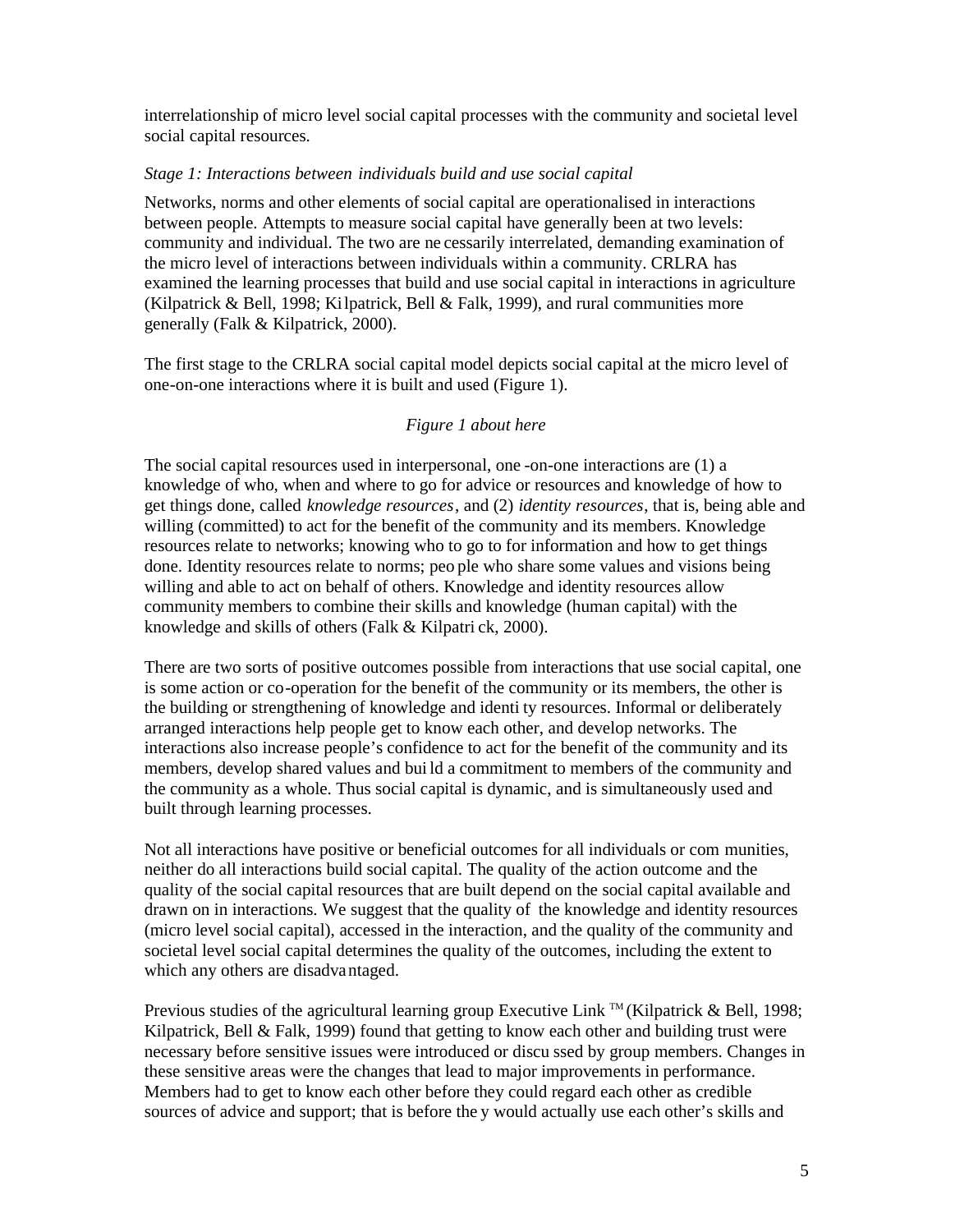knowledge. Getting to know each other is building knowledge resources. As people got to know each other, they developed a sense of belonging and commitment, and a sense that all group members could make valued c ontributions, that is, they built identity resources. Participation in community activities provides opportunities for interaction, or opportunities for using social capital to enhance economic or social outcomes. The outcomes of interactions extended beyond outcomes for individuals and their businesses to building knowledge and identity resources. Shared language and experiences, trust, personal development and identification with the community are indicators of community social capital.

Knowledge and identity resources are drawn on or accessed in interactions between people. Therefore the availability and accessibility of opportunities for interaction in communities can be expected to influence the quality and outcomes of collaborative activity. The exte nt to which norms and values are shared, and the extent to which the community has an agreed direction or vision for the future will also contribute to the quality of outcomes.

We suggest that community-level social capital that is drawn on and added to in interactions is of two types: interactional infrastructure and values infrastructure. Interactional infrastructure provides networks that help identify people with whom to interact, sites and opportunities to come together to interact, and guides for th e interactions in the form of procedures and leadership. The second, values infrastructure, underlies all interactions; the degree of trust and sharing of norms, values and visions determines the ease with which community members interact.

#### *Stage 2: Community and societal level social capital*

The model's second stage, shown in Figure 2, shows the interrelationship of micro level social capital processes with community and societal level social capital resources. The interactional and values infrastructure a re social capital resources that can be observed at the community, or meso level and the societal, or macro, level.

#### *Figure 2 about here*

Individuals' knowledge and identity resources and community and societal social capital resources are interdependent. Interactions inevitably draw on the social capital of the community or organisation and society to which the interacting parties belong. The knowledge resources of a community include knowledge of: the skills, knowledge and affective attributes including values of others in the community; and the common physical resources of the community, formal and informal networks, procedures, rules and precedents, internal and external resources and sources of information (Falk & Kilpatrick, 2000).

Identity resources (self-confidence, norms, values and vision) are shaped by the community and the wider society. The degree to which values, norms and visions are shared within the community will influence the actions arising from interpersonal interactions, and their outcomes.

The elements that make up the interactional and values infrastructure of communities and societies can be extracted from the literature reviewed earlier. Interactional infrastructure consists of relational networks (external and internal), proce dures, rules and organisational structures, communication sites, and human infrastructure, especially leadership and brokers.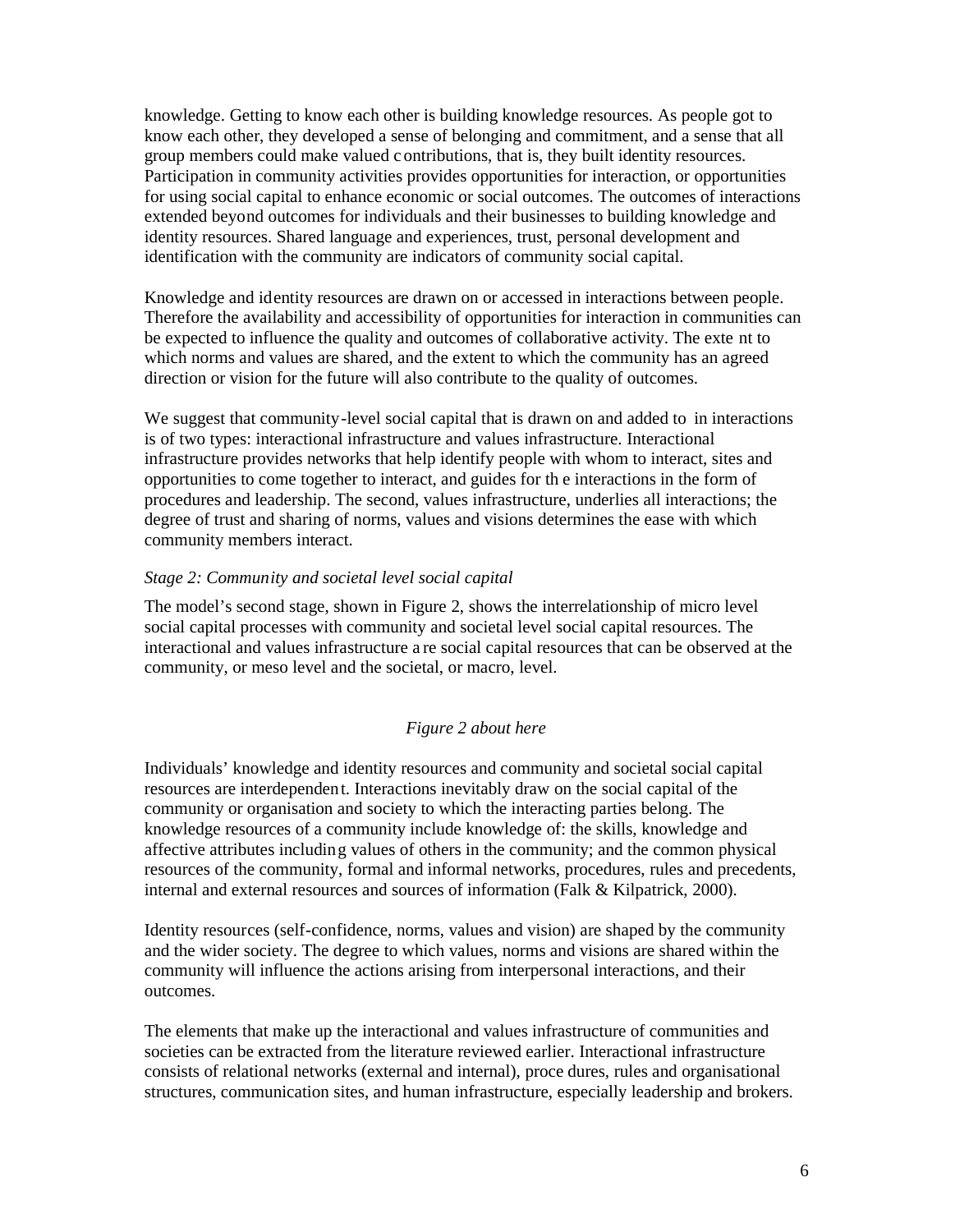Values infrastructure consists of shared values, norms, attitudes and vision, inclusiveness, reciprocity, and identification with community.

The model built in Figures 1 and 2 applies to both geographic communities and communities of-common-purpose, such as island communities, and agricultural communities.

#### **Social capital and learning for agriculture**

The agricultural industry in isla nd Tasmania is a community-of-common-purpose, with many sub-communities-of-common-purpose, for example local dairy groups. There are also communities-of-common-purpose, such as Landcare environmental working groups, that cross the boundary between agricult ure and the rest of the island community. All these communities can build and use social capital for the mutual benefit of community members.

Sustainable agricultural practices have been found to be highly compatible with collective action toward local community goals by Flora (1995). Flora studied two groups of agricultural communities in the United States, one having a predominance of farmers using 'sustainable' practices, the other a predominance of farmers using conventional practices. She concluded that local organisations, formed around the sustainable agriculture movement, together with a problem-solving mindset and the ability to learn and adapt to local conditions, help to build and nurture social capital.

Agriculture has a history of learning thr ough government extension services, which are a deliberate attempt to build bridging ties. The agricultural community is used to learning together and building social capital, though more often in terms of close -knit community bonding ties. On a small island such as Tasmania, this can be exaggerated and result in a agricultural 'culture' of resistance to change, since it is only through the bridging ties that act as two-way communication channels that new information is acquired and acted upon.

In recent years agriculture has experienced an increasing interest in learning, and participation in activities that are best described as training (Kilpatrick *et al*., 1999). Can this evolving learning culture in agriculture be used to build social capital for the b roader island community? These quotes from farmers interviewed for CRLRA projects show group learning activities can build social capital resources which have the potential to transfer beyond the agricultural community:

[The discussion group has] been goi ng for about 10 years, my husband and one other community member are sort of the leaders of it and always have been and I think that's probably the reason why it's survived like it has because these two people have been driving it.

Not only is leadership seen as important, but also the bonding ties stemming from close associations. These ties gradually extended:

There's four couples get together every two or three months... we have gone chemical free with our wool. We have tried a number of revegetation projects that we are still working on… we run management decisions past each other… it makes you stop and think about your operation… there is too much reading for one person now so we all subscribe to different journals and we… pool our knowledge and it saves everybody a lot of extra reading…

This quote illustrates the consolidation and establishment of common values and their resulting bonding ties, networks, values and trust. From this consolidation stage, bridging ties allow and sustain the learning transfer to a broader community. The next quote suggests that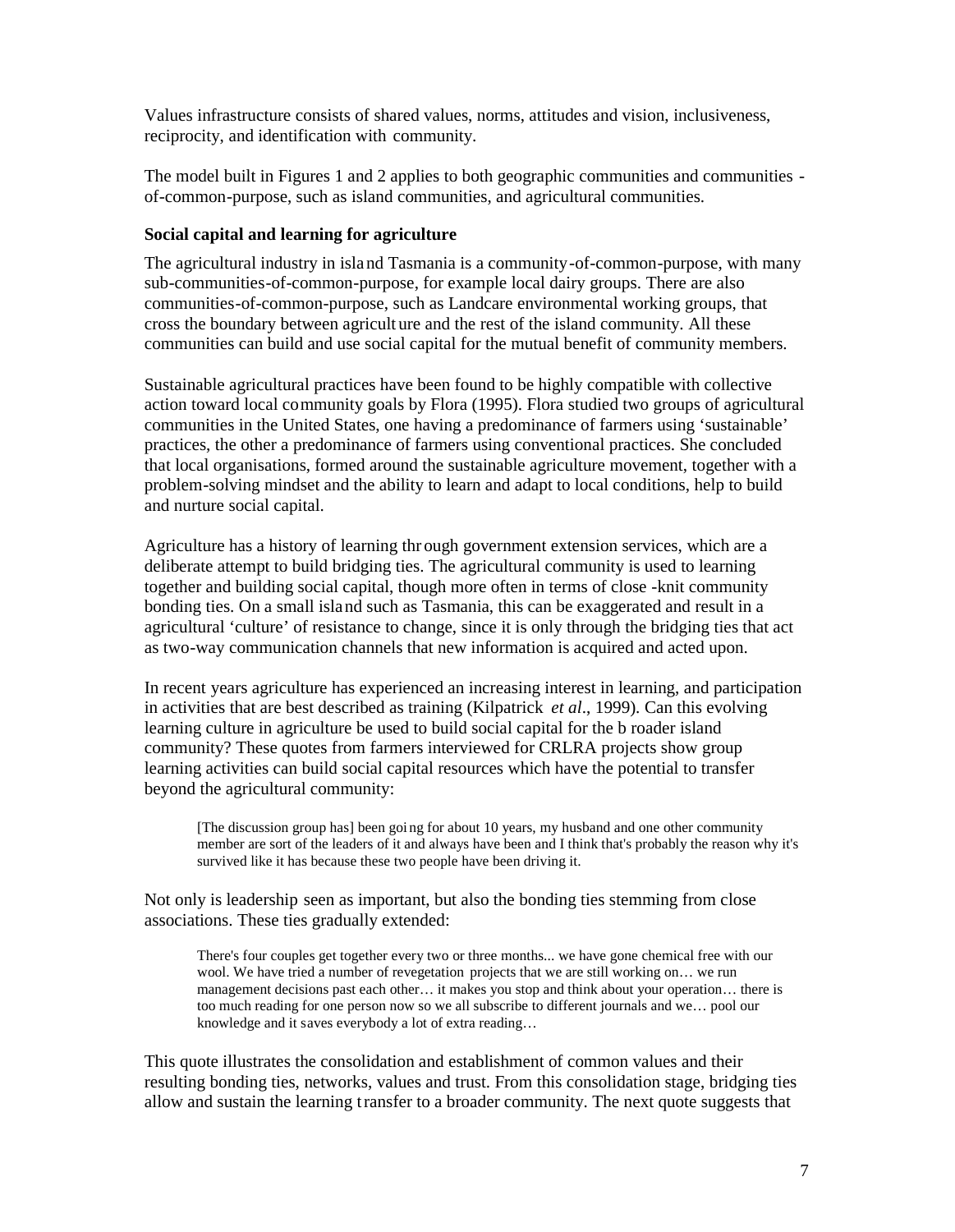social capital resources are built in agricultural communities, then transferred to the local community:

My role is probably important… I see mine as the personal relationship side, because havi ng been in partnership all my life, I know that it's pretty important to work on that part of it, and I see that as my chief role to make sure that everyone's getting on well together. I'm quite involved in community work.

Organisational structures established to meet the needs of agriculture, such as the Landcare movement and growers associations, can act as brokers, providing links into networks external to the community, including the sustainability of learning and transfer systems and funding:

Every district would have a Growers Association. They do a lot of community work to make sure that the industry is part of the community rather than just an isolated business group.

The quality of the partnership between community and government agency is crit ical to the Landcare program's success (Curtis & Lockwood, 1998). Pretty and Frank (2000) urge that policies for natural resource management should support the development of human and social capital, and provide sufficient support to avoid burn -out of individuals. This suggests that building and maintenance of social capital resources in rural communities requires resourcing, from within the community or outside.

#### **Conclusion**

The capacity of a community-of-common-purpose has been seen as far greater than the sum of the individual capacities of its members. The 'bonding' and 'bridging' ties identified in the social capital literature enable sharing of skills, knowledge and resources within the group while at the same time accessing outside resources. Social ca pacity is greater where people are willing and able to work together for mutual benefit, which means they have sufficient confidence, appropriate norms and interpersonal skills such as conflict resolution (Falk & Kilpatrick, 2000).

The CRLRA model of social capital presented here argues that the social capital resources that increase the capacity of a community are simultaneously built and drawn upon in learning interactions between individuals. At the micro level, these resources are knowledge and identity resources. Knowledge resources relate to networks; knowing who to go to for information and how to get things done. Identity resources relate to norms; people who share some values and visions being willing and able to act on behalf of others. Knowledge and identity resources are used and built in the context of the meso, community level social capital resources; the interactional and values infrastructures of the community, and the macro, societial interactional and values infrastructures.

Agriculture in island Tasmania has an established culture of learning together that is increasingly embracing learning in groups and more structured training. The CRLRA model of social capital has been partly developed from data showing how social capital is built an d used in structured and informal learning activities of island Tasmanian farmers. There is evidence that the social capital developed in the agricultural community has spins offs for rural communities more generally as these knowledge and identity resourc es and the interactional infrastructure of networks, institutions, social brokers and effective leadership skills built for agriculture are used for wider benefit.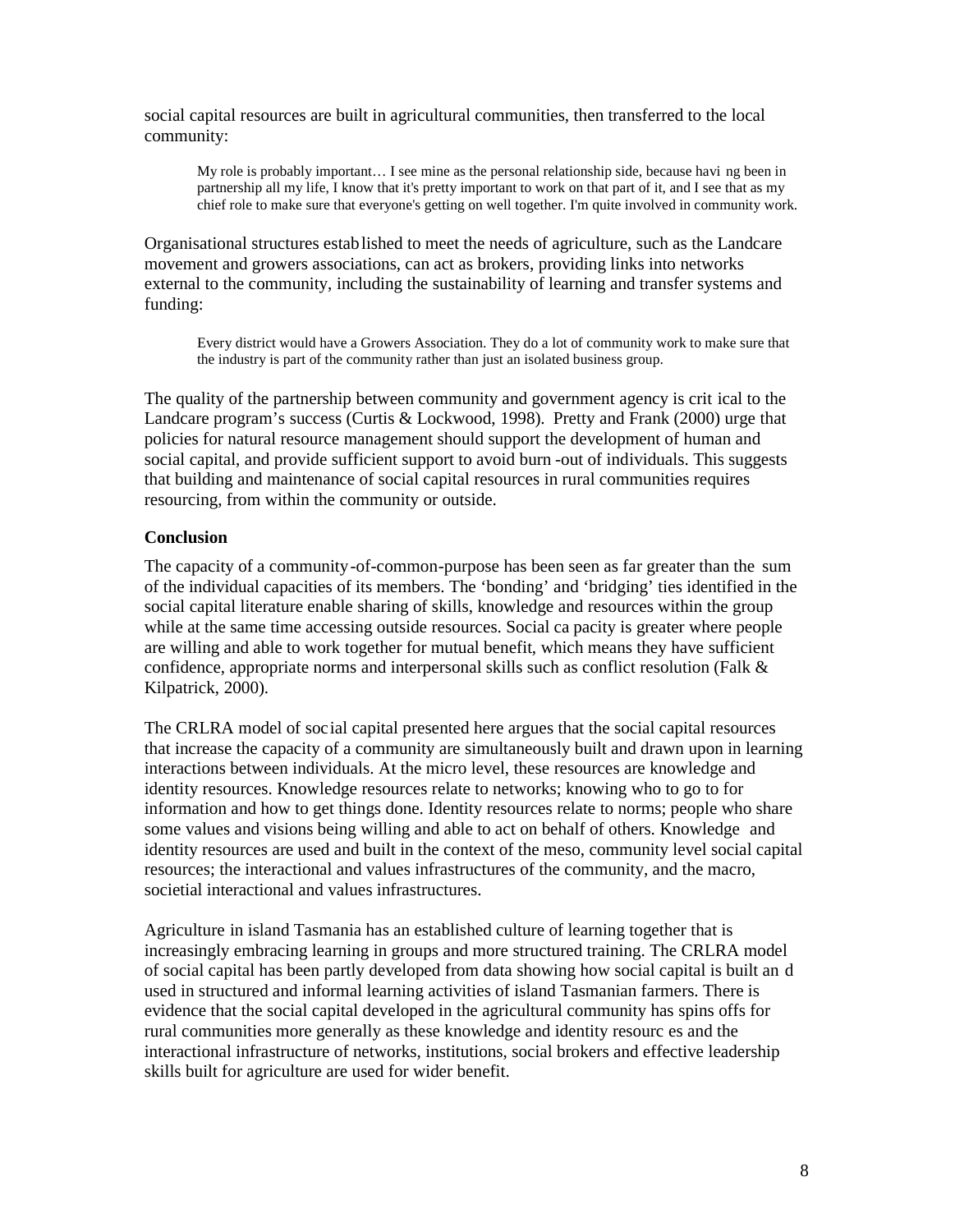Social capital and learning have the potential to improve outcomes for communities by developing their capacity to manage change. Change is a process of groups learning in pursuit of common goals. Islands are unusually placed to capitalise on social capital. Distinctive identity resources are likely to be pronounced on islands which provide stra tegic advantages for economic consolidation and development, such as niche marketing of specialty produce and tourism. They have particular histories, events, geographies, issues and stories that can be used in the development of strategic socio -economic responses. The bonding ties that can form the bases of island communities' constructed identities are partly defined by the boundary of water that surrounds them. A shared history can be drawn on in crafting a shared vision that has chronological continuity .

The value-added nature of island identity has another benefit in that the networks of island interactional infrastructure are readily identified as either internal or external. Island communities face special challenges in developing external networks to the rest of their region and the world. This paper has shown that the balance of bonding and bridging ties in the agricultural learning community example has external networks and other social capital resources that can be used to benefit island communi ties. Close attention must be paid to the balance between the bonding and bridging ties, since an excess of bonding ties can result in over-insularity, while an excess of bridging ties can result in a homogenisation of distinctive socio-cultural features, undermining the impact on some industries (e.g., tourism).

#### **References**

Bandura, A. (1997) **Self-efficacy in Changing Societies** (Melbourne, Cambridge University Press).

Cavaye, J. (1999) The role of public agencies in helping rural communities build social capital*,* International Symposium of Society and Resource Management, July.

Cerf, M., Gibbon, D., Hubert, B., Ison, R., Jiggins, J., Paine, M., Proost, J. & Roling, N. (2001) **Cow up a Tree: knowing and learning for change in agriculture – case studies from industrialised countries** (Versailles, France, INRA Editions Science Update).

CRLRA (2000) **Managing Change through VET: the role of vocational education and training in regional Australia** (Launceston, University of Tasmania). Available http://www.crlra.utas[.edu.au](http://www.crlra.utas.edu.au)

Curtis, A. & Lockwood, M. (1998) Natural resource policy for rural Australia, in: J. Prately & A. Robertson (Eds.) **Agriculture and the Environmental Imperative** (Collingwood, Victoria, CSIRO).

Curtis, A. & Van Nouhuys, M. (1999) **Landcare in Victoria: beyond on-ground work**, Report no. 125 (Albury, Victoria, The Johnston Centre for Conservation and Restoration of Landscapes, Charles Sturt University).

Falk, I. (2000) The characteristic of the public provider: the role and function of TAFE Institutes in communities, Position paper for TAFE Directors Australia.

Falk, I., Balatti, J. & Golding, B. (2001), **Building Communities: ACE, lifelong learning and social capital** (Melbourne, Adult, Community and Further Education Board).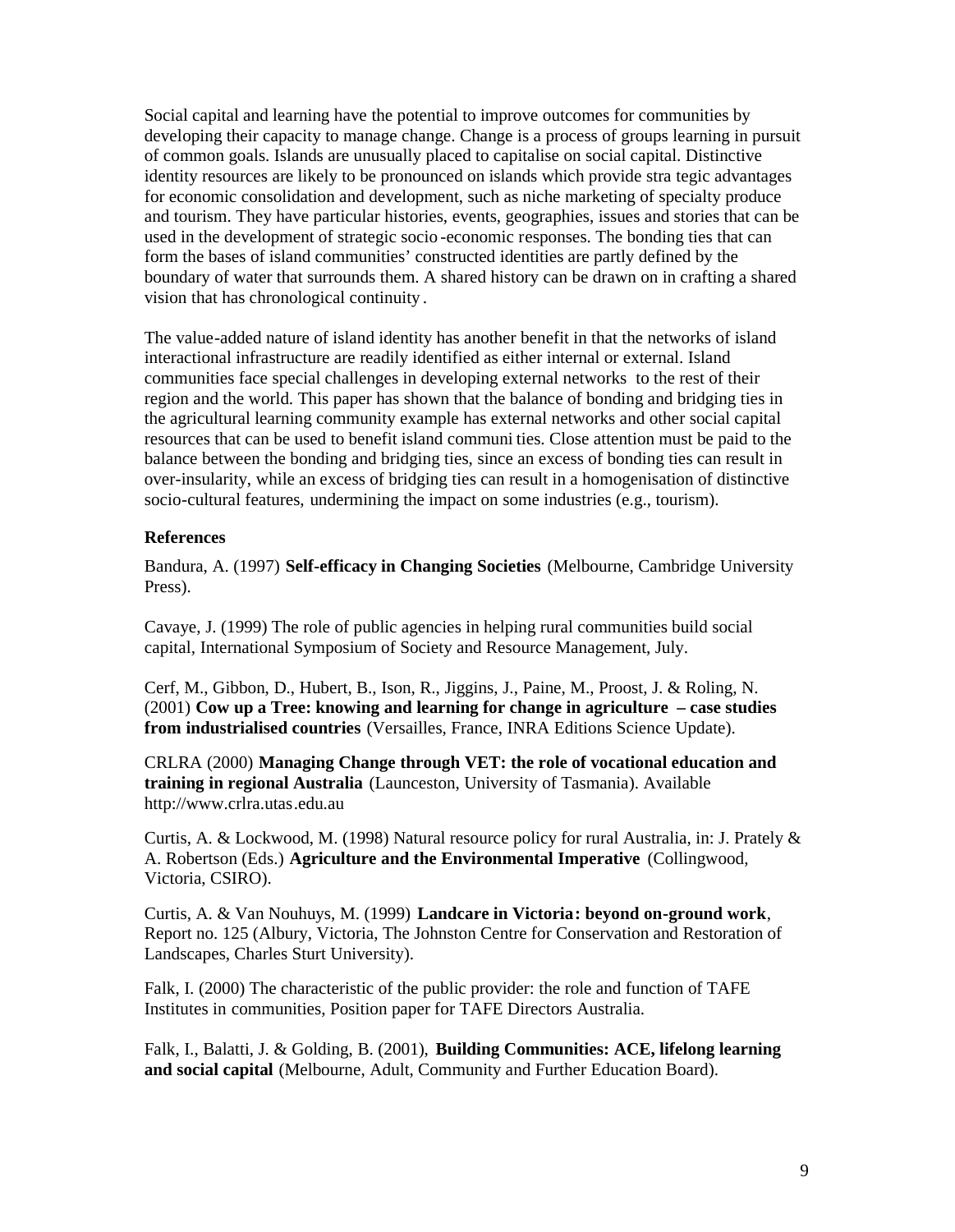Falk, I. & Kilpatrick, S. (2000) What is social capital? A study of interaction in a rural community, **Sociologia Ruralis**, 40(1), pp. 87-110.

Floden, R., Goertz M. & O'Day, J. (1995) Capacity building in systemic reform, **Phi Delta Kappa**, 77(1), pp. 19–21.

Flora, C. (1995) Social capital and sustainability: agriculture and communities in the Great Plains and the Corn Belt, **Research in rural sociology and development: A research annual**, 6, pp. 227-246.

Flora, C., Flora, J. & Wade, K. (1996) Measuring success and empowerment, in: N. Wa lzer (Ed.) **Community Strategic Visioning Programs,** (London, Praeger), pp. 57-74.

Flora, J., Sharp, J., Flora, C., & Newlon, B. (1997) Entrepreneurial social infrastructure and locally initiated economic development in the non -metropolitan United States, **Sociological Quarterly**, 38(4), pp. 623–645.

Flora, J. (1998) Social capital and communities of place (Speech by Rural Sociological Society President Jan L. Flora), **Rural Sociology**, 63(4), pp. 481-483.

Fukuyama, F. (1995) **Trust: the social virtues and the c reation of prosperity** (New York, Free Press).

Galston, W. & Baehler, K. (1995) **Rural Development in the United States: connecting theory, practice and possibilities** (Washington D.C., Island Press).

Garlick, S. (1999) **Research Basis for Regional Development Capacity building: a regional development policy for Western Australia** , Appendix 2. Available: http://www.regional.wa.gov/policy/html/capacity/

Geddes, M. (1998) **Local Partnership: a successful strategy for social cohesion?** (Dublin, Ireland, European Foundation for Improvement of Living and Working Conditions).

Gittell, R., & Vidal, A. (1998) **Community Organizing: Building Social Capital as a Development Strategy** (Thousand Oaks, CA, SAGE Publications).

Kilpatrick, S. (2000) Education and training: Impacts on farm management practice, **Journal of Agricultural Education and Extension** , 7(2), pp. 105-116.

Kilpatrick, S. & Bell, R. (1998) Support networks and trust: how social capital facilitates economic outcomes for small businesses, in: **Learning Communities, Regional Sustainability and the Learning Society: an international symposium** (Launceston, Centre for Research and Learning in Regional Australia, University of Tasmania) pp. 223 -231.

Kilpatrick, S., Bell, R. & Falk, I. (1999) The role of group learning in building social capital, **Journal of Vocational Education and Training** , 51(1), pp. 129-144.

Kilpatrick, S., Johns, S., Murray-Prior, R. & Hart, D. (1999) **Managing Farming: how farmers learn**, RIRDC Publication No 99/31 (Canberra, Rural Industries Research an d Development Corporation).

Kilpatrick, S., Morgan, H., Falk, I. (1998) Change, visions and values and non -formal education, **Australian Journal of Adult and Community Education** , 38(1), pp. 3-8.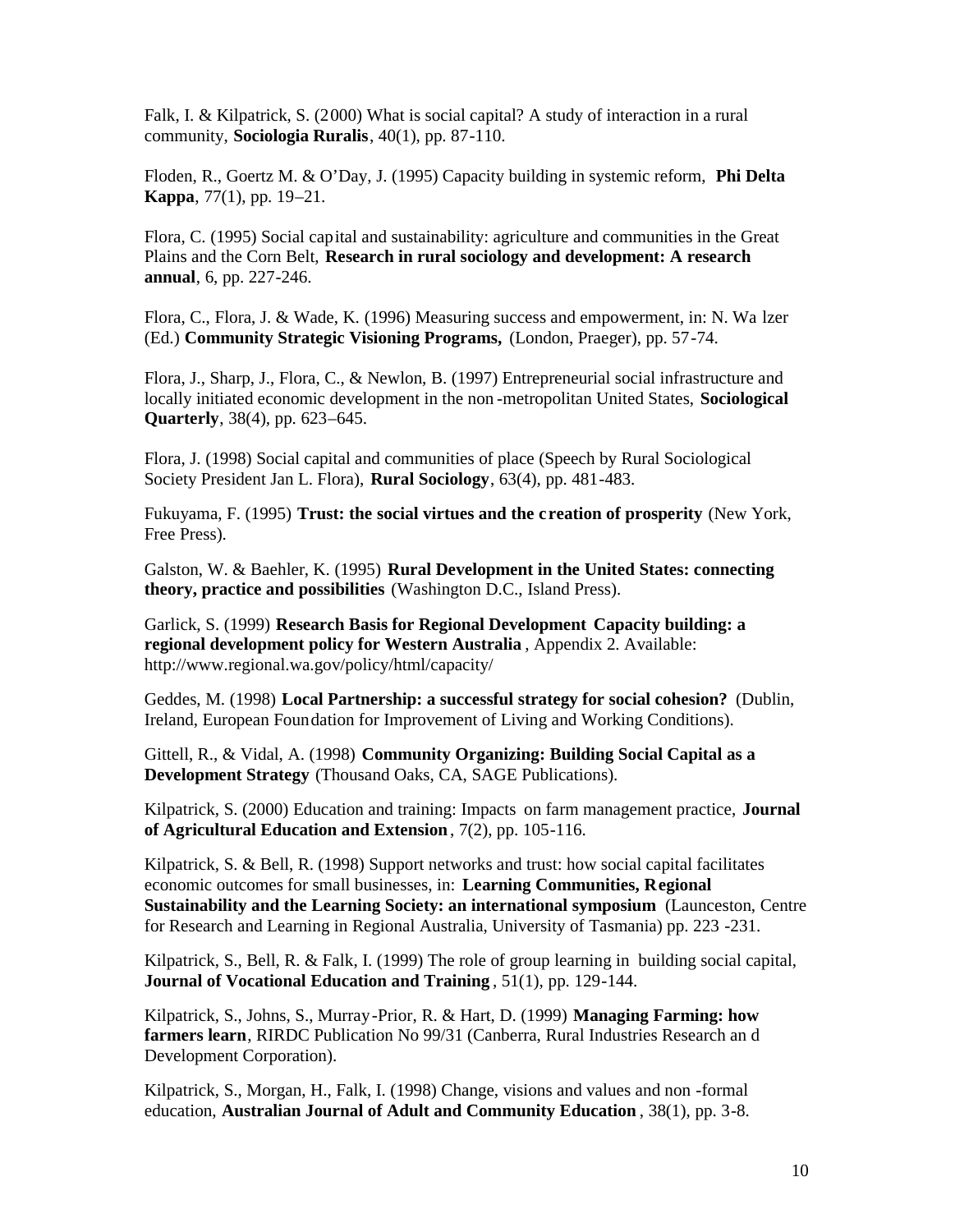Knack, S. & Keefer, P. (1997) Does social capital have an econ omic payoff? A cross-country investigation, **Quarterly Journal of Economics**, 112, pp. 1251-1288.

Krishna, A. & Uphoff, N. (1999) **Mapping and measuring social capital: a conceptual and empirical study of collective action for conserving and developing waters heds in Rajassthan, India**. Social Capital Initiative Working Paper No. 13 (Washington D.C., World Bank).

Narayan, D. & Pritchett, L. (1996) **Cents and Sociability: household income and social capital in rural Tanzania**, World Bank Policy Research Paper. htt[p://www.worldbank.org/research/growth/absnapr.htm](http://www.worldbank.org/research/growth/absnapr.htm)

National Farmers Federation (1993) **New Horizons: a strategy for Australia's agrifood industries** (Canberra, National Farmers Federation).

Paine, M., LeHeron, R., Penny, G & Sheath G. (2000) From research on to research with: The learning challenges of the Learning Challenges project, **World Congress on Action Research, Action Learning and Participatory Action Research** . http://www.ballarat[.edu.au/alarpm/docs/Paine.MS-FullPaper](http://www.ballarat.edu.au/alarpm/docs/Paine.MS-FullPaper)

Pretty, J. & Frank, B. (2000) Participation and social capital formation in natural resource management: achievements and lessons, **International Landcare Conference** , Melbourne. http://[www.affa.gov.au/agfor/landcare/pub/dof1](http://www.affa.gov.au/agfor/landcare/pub/dof1-eval/references.html) -eval/references.html

Pretty, J. & Ward, H. (2001) Social capital and the environment, **World Development**, 29(2), pp. 209-227.

Putnam, R. (1993) **Making Democracy Work: civic traditions in modern Italy** (Princeton, Princeton University Press).

Putnam, R. (2000) **Bowling Alone: the collapse and revival of American community** (New York, Simon and Schuster).

Woolcock, M. (1998) Social capital and economic development: tow ard a theoretical synthesis and policy framework, **Theory and Society**, 27, pp. 151-208.

Woolcock, M. & Narayan, D, (2000) Social capital: implications for development theory, research and policy, **World Bank Research Observer** , 15(1), pp. 225-249.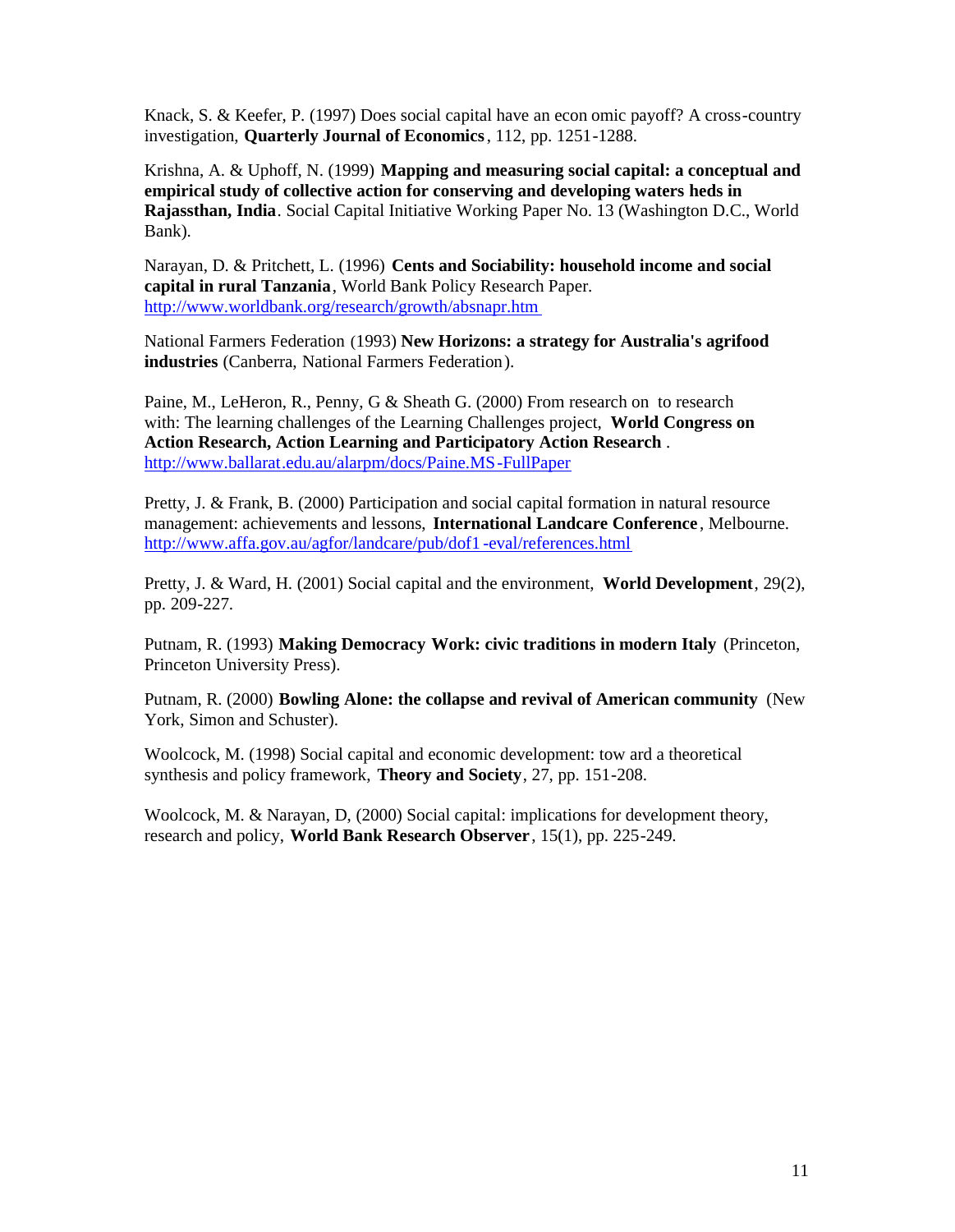*Figure 1:* Simultaneous building and using of social capital in interactions between individuals